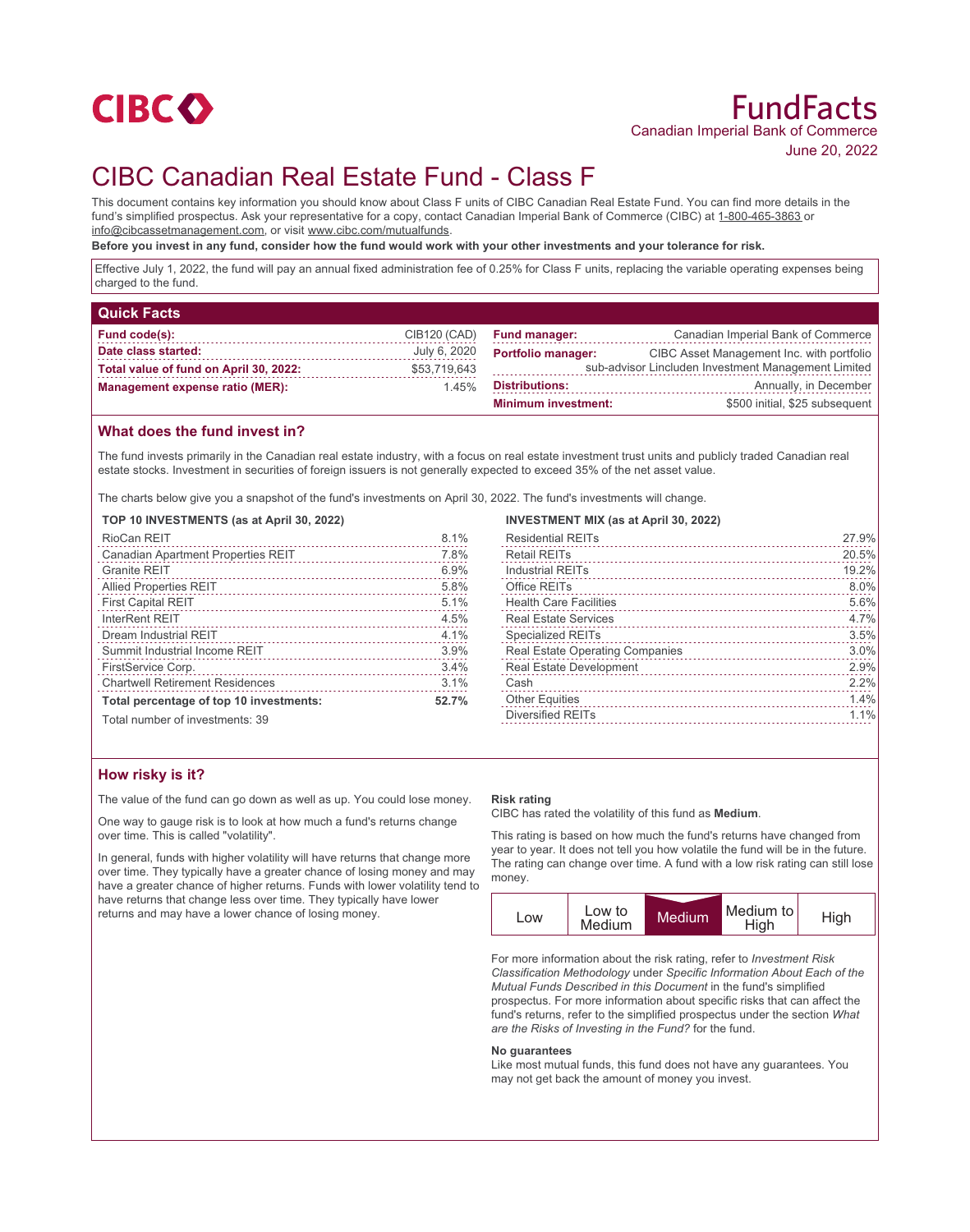### **How has the fund performed?**

This section tells you how Class F units of the fund have performed over the past year. Returns are after expenses have been deducted. These expenses reduce the fund's returns.

#### **YEAR-BY-YEAR RETURNS**

This chart shows how Class F units of the fund performed in the past calendar year. The range of returns and change from year to year can help you assess how risky the fund has been in the past. It does not tell you how the fund will perform in the future.



#### **BEST AND WORST 3-MONTH RETURNS**

This table shows the best and worst returns for Class F units of the fund in a 3-month period over the past calendar year. The best and worst 3-month returns could be higher or lower in the future. Consider how much of a loss you could afford to take in a short period of time.

|                    | <b>Return</b> | 3 months ending   | If you invested \$1,000 at the beginning of the period |
|--------------------|---------------|-------------------|--------------------------------------------------------|
| <b>Best return</b> | $12.9\%$      | April 30, 2021    | Your investment would rise to \$1,129                  |
| Worst return       | -0.9%         | November 30, 2021 | Your investment would drop to \$991                    |

#### **AVERAGE RETURN**

The annual compounded return of Class F units of the fund since July 6, 2020 was 16.4%. If you had invested \$1,000 in the fund on July 6, 2020, your investment would be worth \$1,318 as at April 30, 2022.

| Who is this fund for?                                                                                                  | A word about tax                                                                                                                                                                                                                                                                                     |
|------------------------------------------------------------------------------------------------------------------------|------------------------------------------------------------------------------------------------------------------------------------------------------------------------------------------------------------------------------------------------------------------------------------------------------|
| Investors who:<br>• are seeking specific exposure to the real estate sector; and<br>• are investing for the long term. | In general, you will have to pay income tax on any money you make on a<br>fund. How much you pay depends on the tax laws where you live and<br>whether or not you hold the fund in a registered plan such as a<br>Registered Retirement Savings Plan (RRSP) or a Tax-Free Savings<br>Account (TFSA). |
|                                                                                                                        | Keep in mind that if you hold your fund in a non-registered plan, fund<br>distributions are included in your taxable income, whether you receive<br>them in cash or have them reinvested.                                                                                                            |

# **How much does it cost?**

The following tables show the fees and expenses you could pay to buy, own, and sell Class F units of the fund. The fees and expenses - including any commissions - can vary among classes of a fund and among funds. Higher commissions can influence representatives to recommend one investment over another. Ask about other funds and investments that may be suitable for you at a lower cost.

### **1. SALES CHARGES**

There are no sales charges payable when you buy, switch, or sell Class F units of the fund.